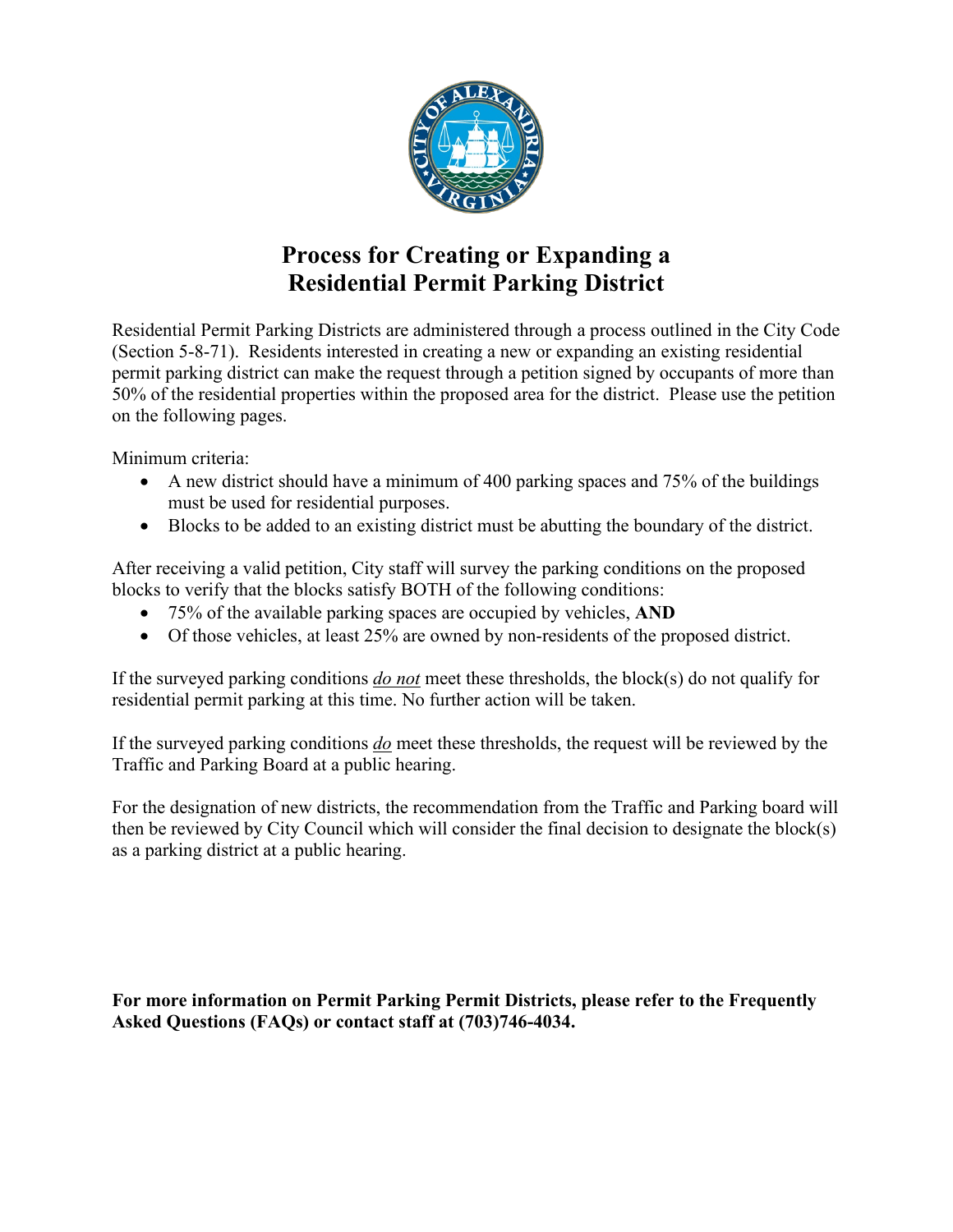# **Frequently Asked Questions**

### **Can owners of rental property sign the petition?**

Only persons residing at the property can sign the petition. If an owner of property included in a petition does not live at the property, he is not eligible to sign the petition. Renters of the property are eligible to sign the petition.

#### **Can multiple occupants sign the petition to meet the 50% requirement?**

Only one signature per residential property will be counted towards the 50% requirement.

## **What is considered a block?**

A block is the portion of a city street between two intersecting streets or, in the case of a dead-end street, such as a cul-de-sac, between the street's end and an intersecting street.

### **How are corner properties counted?**

Corner properties should be included on any petition affecting the property's frontage. A corner property may not be addressed with the subject street but would still be included in the overall petition since signage would be adjacent to the property.

## **When does the Traffic and Parking Board meet?**

The Board typically meets once a month on the 4<sup>th</sup> Monday of the month. For more details about the Board's schedule and meeting agendas, please visit [www.alexandriava.gov/trafficparkingboard.](http://www.alexandriava.gov/trafficparkingboard)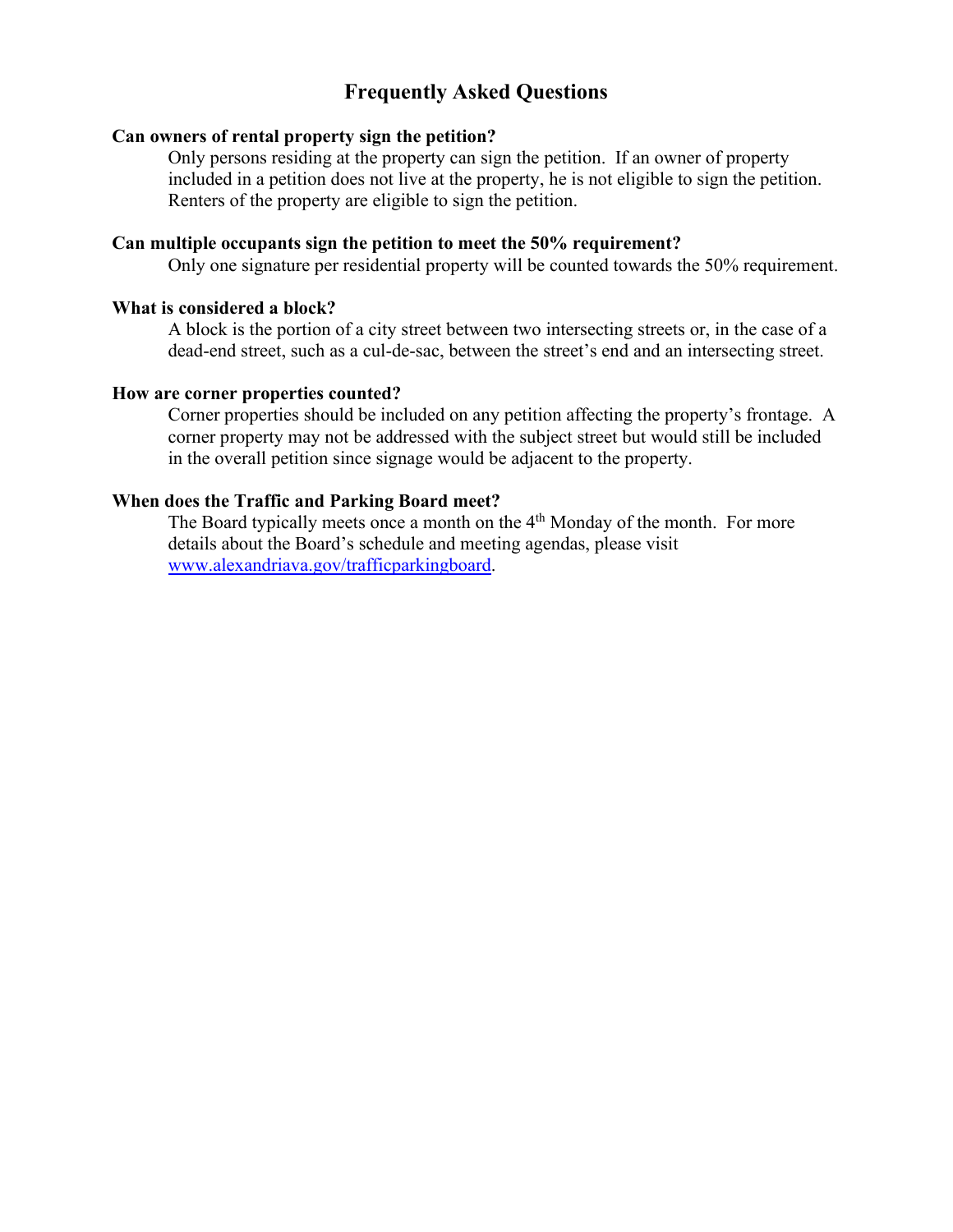

# **Petition for Creating or Expanding a Residential Permit Parking District**

| <b>Neighborhood Contact:</b>                                |                                         |                     |                                       |  |  |  |  |
|-------------------------------------------------------------|-----------------------------------------|---------------------|---------------------------------------|--|--|--|--|
| <b>Address:</b>                                             |                                         |                     |                                       |  |  |  |  |
| <b>Telephone:</b>                                           | <u> 1980 - Johann Barbara, martin a</u> | Email:              |                                       |  |  |  |  |
| Proposed Blocks for Inclusion in the New/Expanded District: |                                         |                     |                                       |  |  |  |  |
| <b>Street Name</b>                                          |                                         | <b>Block Number</b> | Block Face (Odd/Even)                 |  |  |  |  |
|                                                             |                                         |                     |                                       |  |  |  |  |
|                                                             |                                         |                     |                                       |  |  |  |  |
|                                                             |                                         |                     |                                       |  |  |  |  |
|                                                             |                                         |                     |                                       |  |  |  |  |
|                                                             |                                         |                     |                                       |  |  |  |  |
|                                                             |                                         |                     |                                       |  |  |  |  |
|                                                             |                                         |                     |                                       |  |  |  |  |
| Proposed Restrictions (Circle an option on each line):      |                                         |                     |                                       |  |  |  |  |
| $\Box$ Two Hours                                            | $\Box$ Three Hours                      |                     |                                       |  |  |  |  |
| $\square$ 8AM-5PM                                           | $\square$ 8AM-11PM                      |                     | $\square$ 8AM-2AM (next day)*         |  |  |  |  |
| $\Box$ Monday-Friday                                        | □Monday-Saturday                        |                     |                                       |  |  |  |  |
| $\square$ No Sunday Restrictions                            | $\square$ Sunday 11AM-11PM              |                     | $\square$ Sunday 11AM-2AM (next day)* |  |  |  |  |

\*Must receive prior approval by the Director of T&ES per Sec. 5-8-72

**Submit Completed Petition to:** Mail: Department of Transportation and Environmental Services Email: [max.devilliers@alexandriava.gov](mailto:max.devilliers@alexandriava.gov)<br>Mobility Services Division – Parking Planner Phone: (703) 746-4245 Mobility Services Division - Parking Planner 421 King Street, Suite 235 Alexandria, VA 22314